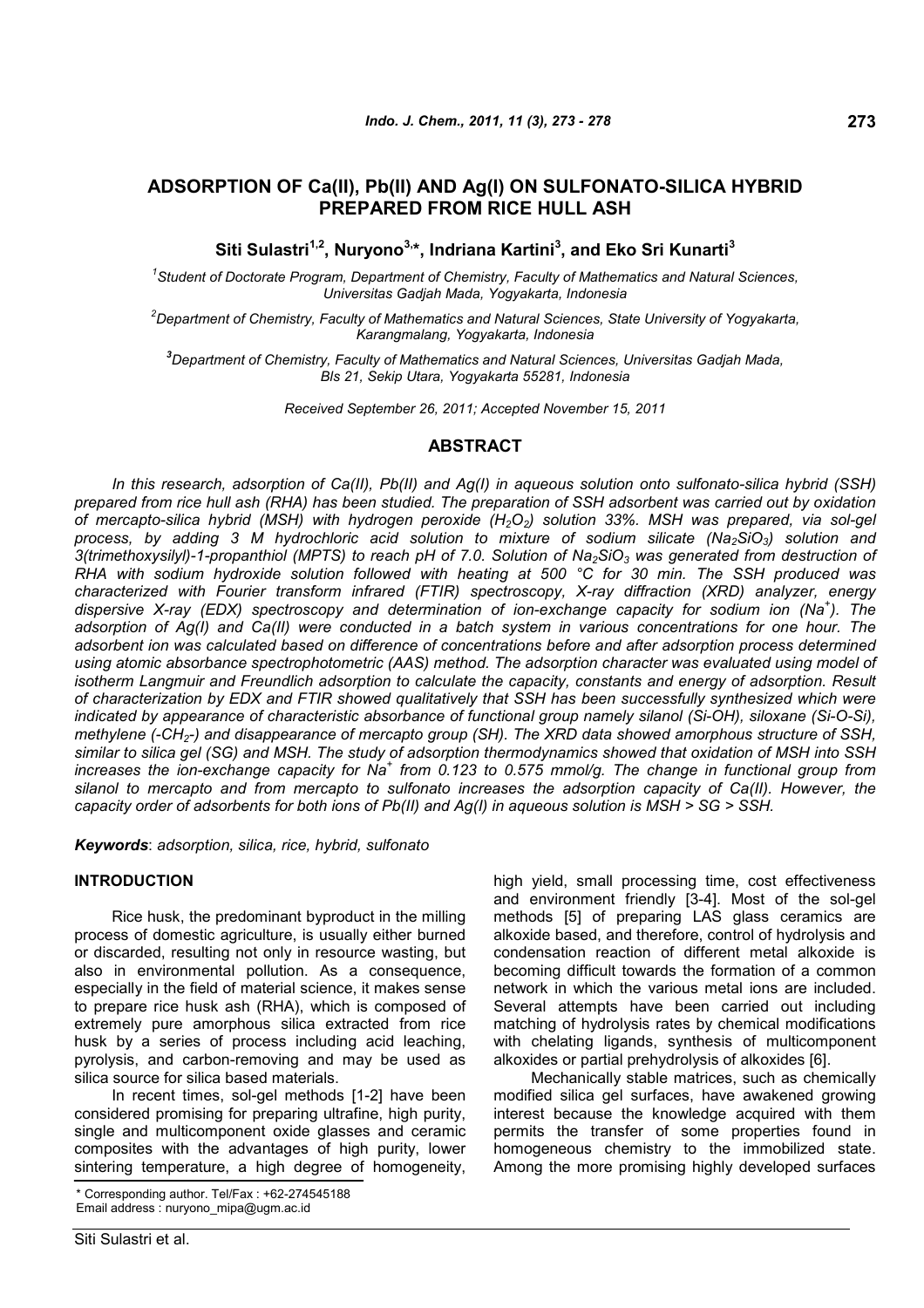are the silica-attached organosilanes which are widely used in various technologies [7–9]. These materials enable speciation of trace elements and are useful in solving many problems in nuclear technology, electronics, metallurgy, mining, medicine, agriculture, fisheries and environmental studies. Although a large body of data has been reported about anchored silicas, new applications are continuously demanding further information.

Silica gel is an inorganic support widely used in many chemical processes aiming several scientific and technical applications [10–11]. This support has been increasingly used because its surface offers many advantages due for example, to its thermal and chemical stabilization during the reaction process [12]. It has a high surface area ( $\sim$ 500 m<sup>2</sup>/g), micropores size in the range 5–500 °A and it can be used at a relatively low cost [13]. Silanol groups on silica gel surface behave like a weak acid (p*K*a=9.4); thus they can interact with polar compounds through both strong hydrogen bonds and dipole–dipole interactions as the well known Brønsted acid [14-15]. Due to the presence of these groups of acids, silica gel is able to adsorb the most varied of chemical species such as cyclic amines [16], amides [17], proteins [18], biologically active phosphates [19], and also for sorption in the separation process of the platinum metal [20], without previous modification with an organomolecule. The modification of the silica gel surface is usually done by using an appropriate molecule denominated silylating agent, and as a consequence, stable covalent bond are formed [10]. However, to increase the chain can be overcome by further reaction, in a subsequent post-reaction step, with a variety of organic functions, for the many desired purposes. Thus, modified silica is widely used in chromatography [10], as support for materials with catalytic properties [11], as sequestration agent of metals [21], for ion-exchange [22], also for contaminants removal from waste effluent streams [23], and for many other purposes.

In previous reports we described the investigations of synthetic schemes aiming at the preparation of organic–inorganic polymer hybrids by using traditional heterogeneous routes [24]; and for the study of adsorption equilibrium processes of the divalent cations cobalt, nickel, and copper from aqueous solution. Homogenous routes using RHA as the silica source for preparation of amino- and mercapto-silica hybrids; and the adsorption study of several metal ions also had been reported [25-26]. The results of the adsorption capacity of the hard divalent clearly showed that amino modified silica tends to adsorb hard base cations in higher amount than mercapto modified silica.

In the present work we investigated the adsorption processes of Ca(II), Ag(I) and Pb(II) in aqueous solution on sulfonato modified silica prepared from rice hull ash as the silica source. The present study aims to evaluate the influence of silica modification with mercapto and sulfonato groups on the adsorption capacity using two isotherm models (Freundlich and Langmuir).

### **EXPERIMENTAL SECTION**

### **Chemicals**

Precursor of sodium silicate ( $Na<sub>2</sub>SiO<sub>3</sub>$ ) solution for sol-gel process was prepared from rice hull ash (RHA) using a procedure reported by Nuryono [13]. Sample of RHA was mixed with NaOH solution 2 M and the mixture was mechanically stirred in a hotplate till dry and then was heated at 500 °C for 30 min in a furnace. The residue was dissolved in water to obtain solution of Na<sub>2</sub>SiO<sub>3</sub>.The reagent grade of 3-(trimethoxysilyl)propane-1-thiol (MPTS) from Aldrich, cations of Ca(II), Ag(I), and Pb(II) in chloride and nitrate salts (greater than 98% purity from Merck), and hydrogen peroxide 33% (Merck) were used as supplied.

### **Procedure**

### *Sol-gel process for preparation of sulfonato silica hybrid*

Precursor of  $Na<sub>2</sub>SiO<sub>3</sub>$  solution 25 mL was mixed with 4 mL MPTS and then the mixture was added with hydrochloride acid 3 M drop by drop and was stirred slowly till the pH of 7.0. The gel formed was kept overnight and then was washed with water in order to be free of acid by monitoring with a universal pH indicator paper. The gel was dried at 70 °C and was grounded into 200 mesh in particle size. The product obtained was silica modified with mercaptopropyl group (mercapto silica hybrid, MSH). The similar work was repeated without addition of MPTS to obtain silica gel (SG) as the control product. The silica modified with mercaptopropyl groups was oxidized with  $H_2O_2$  to produce sulfonic acid moieties on the silica surface. Typically, 1.0 g of MSH was suspended in 16 mL of aqueous 33% (wt)  $H_2O_2$  with continuous stirring at room temperature for 1 h [30]. The produced material was filtered, washed several times with water and ethanol and then dried at 100 °C overnight. The sulfonic acid groups attached to the pore walls were converted into sodium sulfonate groups through ionization with NaOH solution (0.1 M). The solid product was filtered off, washed with deionized water, and dried at room temperature overnight. The sample was characterized using XRD, FT-IR spectroscopy and by determination of cation-exchange capacity in proton  $(H^+)$  form.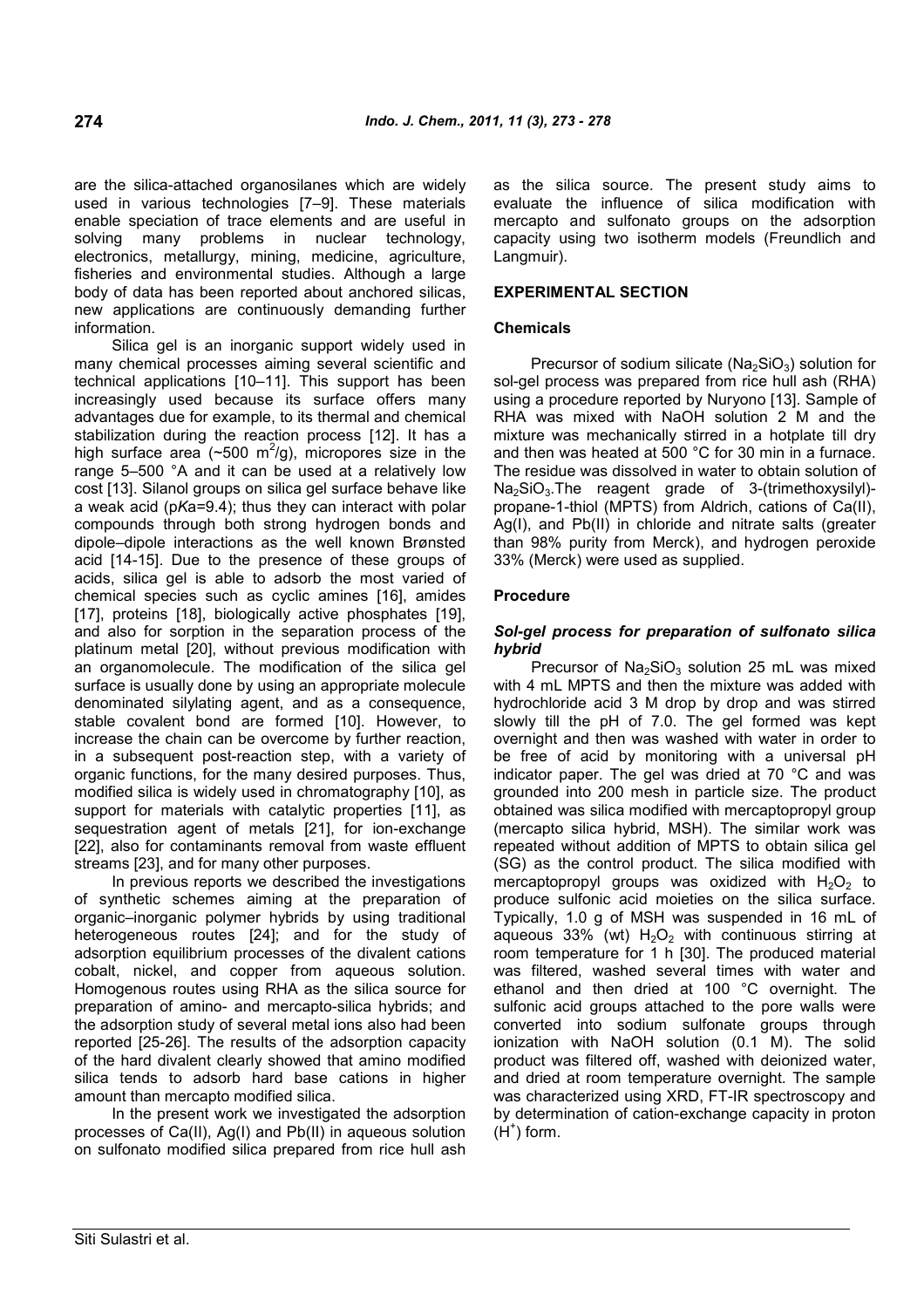

**Fig 1.** Reaction of sulfonato-silica hybrid formation steps. (a) formation of siloxane bonding; (b) modification of silica with mercapto group, and (c) oxidation of mercapto group with hydrogen peroxide



**Fig 2.** Infrared spectra of products; silica gel (A), mercapto silica Hybrid (B) and sulfonato silica hybrid (C)

#### *Isotherms of adsorption*

The batch adsorption method was used for determining the isotherms of adsorption consisting of 100 mg of adsorbent suspended in 50.0 mL of an aqueous metal ion at various initial concentrations. They were mechanically stirred for 1 h at a room temperature (298 K). The solutions were centrifuged and the supernatant was determined by atomic absorption spectroscopy. The amount of metal ions adsorbed (mmol/g) was calculated from the expression:

$$
m = \frac{(C_o - C)V}{M}
$$

where *C<sup>0</sup>* and *C* are the initial and equilibrium concentrations of metal ions in mmol/L, respectively. *V* is the volume of the aqueous solution (*L*) and *M* is the mass of adsorbent (g). The above procedure was carried out with all adsorbents (SG, MSH, and SSH). The adsorption capacity (*b*) was calculated from these isotherm data.

#### **RESULT AND DISCUSSION**

The reaction for the formation of sulfonato modified silica through a novel sulfonation route is presented in Fig. 1 consisting of three steps. Those include formation of siloxane as framework of silica by adding acid in solution of silicate anion (Fig. 1(a)), immobilization of mercapto groups the silica during formation of gel (Fig. 1(b)), and is oxidation of the immobilized sulfhydryl groups to the corresponding sulfonic acid moieties with  $H_2O_2$  (Fig. 1(c)). Experiment with volumetric method shows that in the investigated condition oxidation of MSH to become SSH increased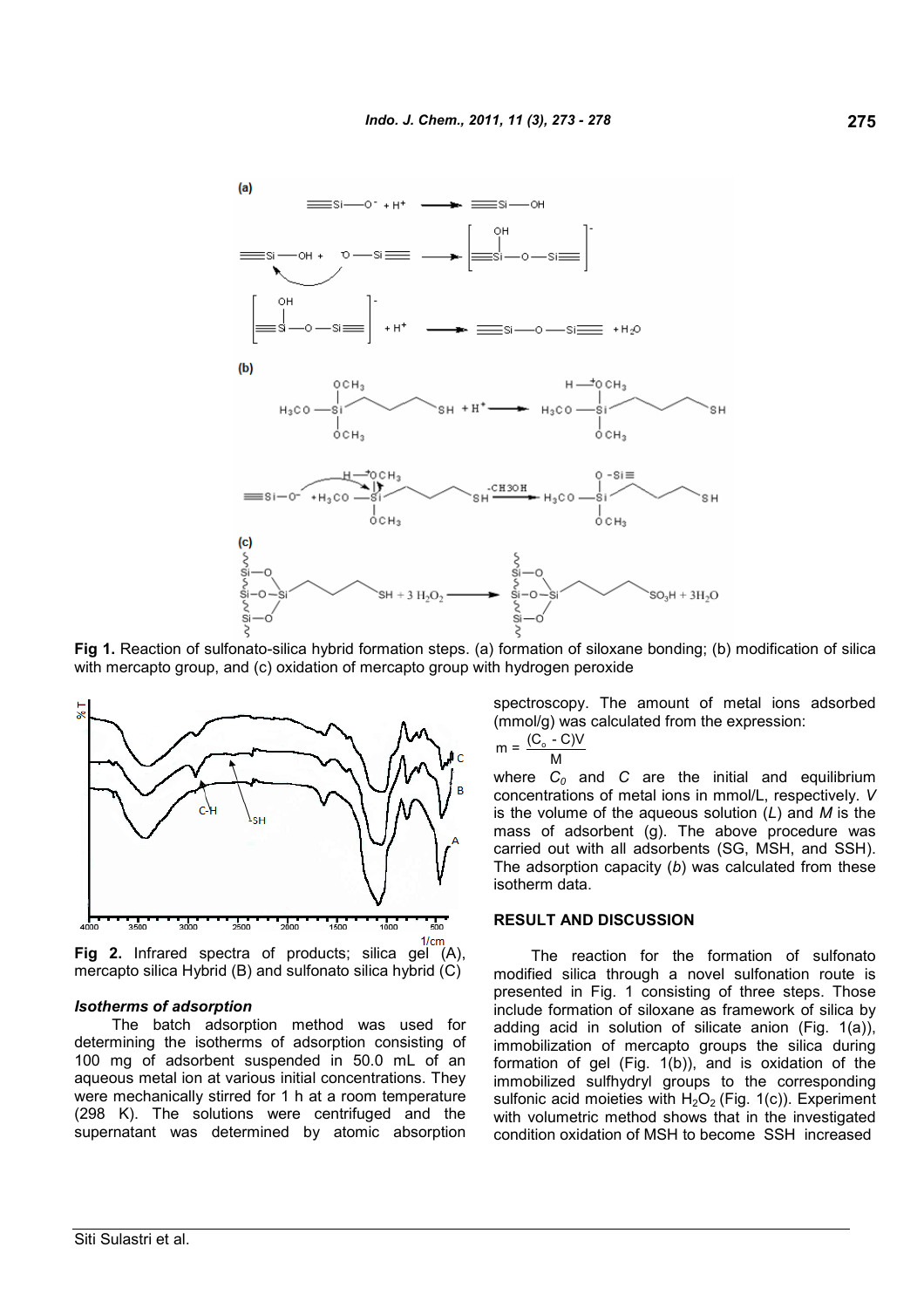|        |            | Freundlich                |       |       | Langmuir     |              |       |
|--------|------------|---------------------------|-------|-------|--------------|--------------|-------|
| lon    | Adsorbent  | $\mathsf{K}_{\mathsf{f}}$ | n     | $R^2$ | $b$ (mmol/g) | $K$ (L/mmol) | Rź    |
| Ca(II) | SG         | 89.89                     | 3.786 | 0.980 | 1.00         | 2.16         | 0.994 |
|        | MSH        | 4.246                     | 2.429 | 0.954 | 0.22         | 0.44         | 0.878 |
|        | <b>SSH</b> | 122.0                     | 5.283 | 0.809 | 0.67         | 3.12         | 0.996 |
| Pb(II) | SG         | 17.58                     | 1.692 | 0.949 | 2.20         | 1.10         | 0.988 |
|        | MSH        | 95.06                     | 2.801 | 0.926 | 2.50         | 2.16         | 0.998 |
|        | <b>SSH</b> | 52.48                     | 2.513 | 0.966 | 1.67         | 1.82         | 0.992 |
| Ag(1)  | SG         | 220.4                     | 4.072 | 0.996 | 0.19         | 4.66         | 0.941 |
|        | MSH        | 97.81                     | 1.862 | 0.988 | 2.00         | 7.76         | 0.901 |
|        | SSH        | 220.4                     | 4.072 | 0.996 | 1.67         | 4.83         | 0.994 |

**Table 1.** Freundlich and Langmuir parameters of metal ion adsorption on adsorbents



**Fig 3.** Correlation curves of the amount of metal ions adsorbed versus concentration of metal ions at equilibrium

the cation exchange capacity for Na<sup>+</sup> from 0.123 to 0.575 mmol/g.

### **Physical character of products**

Infrared spectra of the products at various stages of its modification by the sulfonation reaction were performed to monitor changes on its surface (Fig. 2). Silica gel is identified with the presence of specific spectra of stretching vibration from –OH from silanol  $\frac{1}{2}$  group (3425 cm<sup>-1</sup>). Bending vibration of that group appears at 1636  $cm^{-1}$ . Spectra at 1080 and 795  $cm^{-1}$ comes from stretching and bending vibrations, respectively, of Si–O from siloxane (Si–O–Si). The presence of the mercaptopropyl groups in the functionalized material was evidenced by the presence of strong C-H stretching vibrations of the propyl chains at 2900  $\text{cm}^{-1}$  [27] and a weak vibration corresponding to the -SH group at  $2580 \text{ cm}^{-1}$ . As indicated in Fig. 2, for the sulfonation reaction, the thiol groups in the MSH were oxidized by  $H_2O_2$  to sulfonic acid units. However,

sulfonic acid peaks at 1028 cm $^{-1}$ , peaks at 1095~1085 cm<sup>-1</sup> corresponding to symmetric C-S stretching vibrations, peaks at  $960 \sim 950$  cm<sup>-1</sup> for asymmetric C-S stretching, and peaks at 1028, 1254, and 1084 cm<sup>-1</sup> for S=O stretching cannot be distinguished from the broad and strong siloxane absorption peak because of the overlapping of bands [28]. However, the relative increase of the intensity of the hydroxyl band frequency between 3200 and 3400 cm<sup>-1</sup> and the disappearance of the weak -SH peak at 2580  $cm^{-1}$  indicates that the sulfonation reaction had indeed occurred, with the subsequent oxidation of -SH groups to -SO $_3$ H groups.

From the x-ray diffraction pattern (data is not shown), three products (SG, MSH and SSH), that are similar to those reported everywhere, show a broad peak with maximum intensity around  $2\theta = 21-23^{\circ}$ . According to Kalaphaty et al. [29], silica with the wide band and the maximum peak at  $2\theta = 20-22^{\circ}$  is characteristic of silica for amorphous structure. Thereby, result of characterization with XRD indicates that modification of silica with both mercapto and sulfonato groups do not cause the change of the silica structure.

#### **Adsorption Isotherm**

To investigate the adsorption capacity, various concentrations of Ca(II), Pb(II) and Ag(I) solutions were stirred for 1 h with adsorbent at room temperature. The experiment data is expressed in Fig. 3 as curves correlating the amount of metal ions adsorbed versus concentration of metal ions at equilibrium. For interpretation of the adsorption experimental data, two isotherm (Langmuir and Freundlich) models were used [30]. The expression of the Langmuir model is:

$$
m = \frac{bKC}{1 + KC}
$$

where m is the amount of metal ions adsorbed (mmol/g) at equilibrium; C is the concentration of metal ions at equilibrium; K represents the Langmuir constant (L/mmol) that relates to the affinity of binding sites and b is the theoretical saturation adsorption capacity of the monolayer (mmol/g).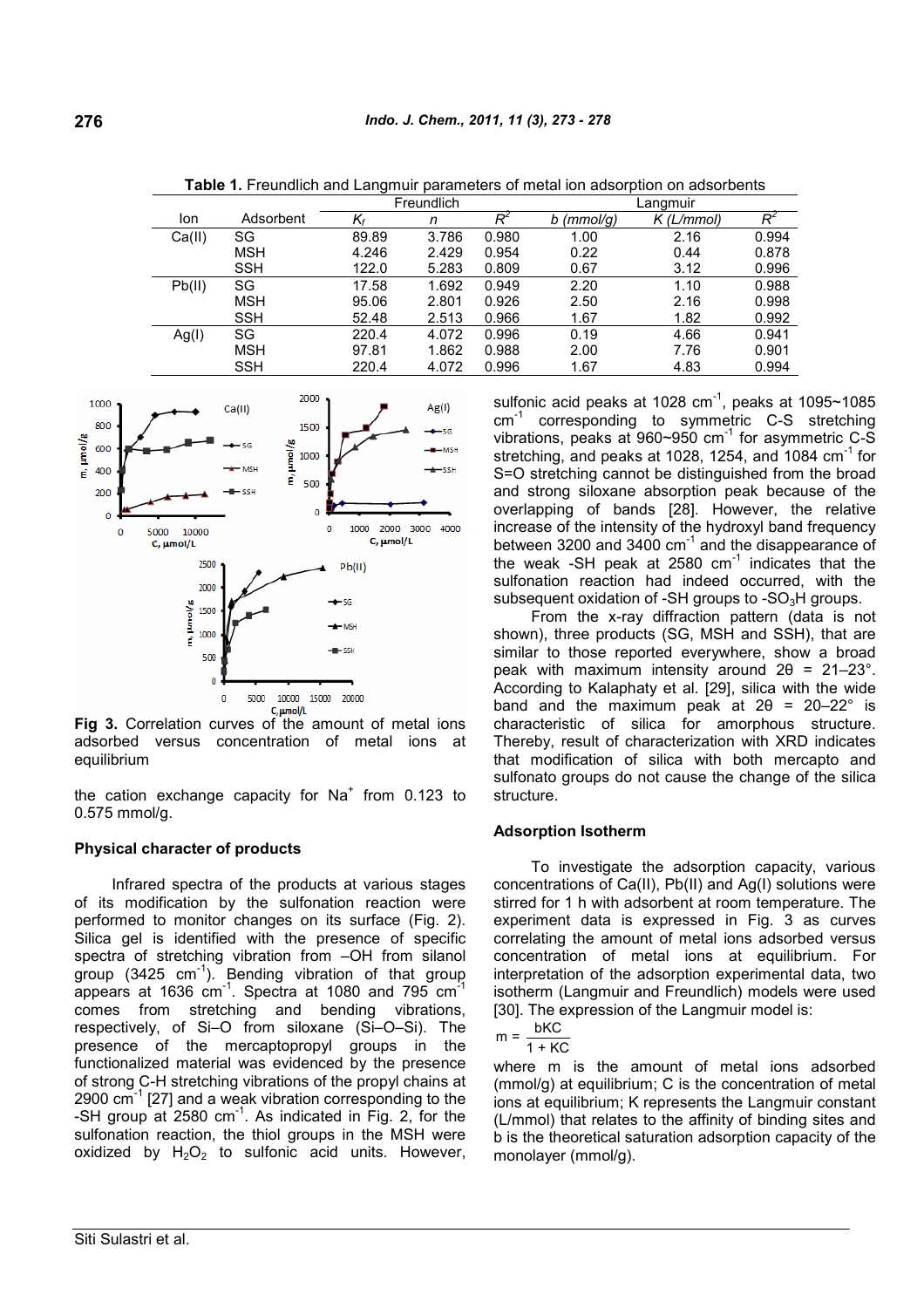The Freundlich model assumes heterogeneous adsorption due to the diversity of the adsorption sites or the diverse nature of the metal ions adsorbed, free or hydrolyzed species. The Freundlich model is expressed as:

 $m = K_f C^{1/n}$ 

where *Kf* is the Freundlich constant related to adsorption capacity of adsorbent and *n* is the Freundlich exponent related to adsorption intensity. *K<sup>f</sup>* and *n* can be calculated from the slope and intercept of the linear plot of log *m* vs. log *C*. Table 2 displays the coefficients of the Langmuir and Freundlich models along with regression coefficients  $(R<sup>2</sup>)$ .

As seen from Table 1, the  $R^2$  values for both the Langmuir and Freundlich isotherm models were mostly above 0.90, suggesting that both models closely fit the experimental results. The adsorption capacity of the monolayer (*b*) values for Ca(II) on adsorbents was in order: SG > SSH > MSH. This fact can be explained using hard acid property of Ca(II) and site actives of the adsorbents. Addition of mercapto groups to the silica increases the softness of the adsorbent. Hence, the capability of Ca(II) to interact with mercapto groups clearly is weak. However, by oxidation process leading to formation of sulfonato  $(-SO_3H)$  the hardness of adsorbent is improved, and the capacity is increased, as well. Different phenomena occurs on soft metal ions of Ag(I) and Pb(II), with the similar capacity value order for two first adsorbents (SG < MSH). However, the increase of capacity for Ag(I) is higher than Pb(II) and this result is similar to the previous one reported [26]. The change of site actives from mercapto to sulfonato by oxidation leads to decline the adsorption capacities. It is clear that oxidation causes improvement of hydrophilic property of adsorbent which is in line with the capability to adsorb hard metal ions. If the adsorption capacity values of three metal ions on SSH are compared, the order of  $Ag(I) \sim Pb(II) > Ca(II)$  is obtained. It is probably due to the bonding type of Ca(II) (ionic) and incompleteness of oxidation. Ionic bond may be ready to be broken down in aqueous (polar) solution via solvation and the unoxidized mercapto groups interact with Ag(I) and Pb(II) better than with Ca(II).

# **CONCLUSION**

Chemical surface modification is used widely to obtain the desired properties and performance of materials. In the present study, the chemical (sulfonato) modification of silica was undertaken through sol-gel process followed with sulfonation reactions. The results clearly indicate the successful surface modification of silica particles. The modified silica bearing the sulfonated moiety and the presence of the functional groups had no effect on the structure of silica. Hence, the conclusion drawn from the present study is that this sulfonation route can be utilized for the generation of hydrophilic (ionic) property of adsorbent surfaces. Improvement of the ionic property is also expected to be able to increase easiness in desorbing metal ions adsorbed, as well as, enhance the reversibility of adsorbent

# **ACKNOWLEDGEMENT**

We thank the General Director of Higher Education, Republic of Indonesia through research grants Hibah Kompetensi 2011 for financial support, and L.V. Simatupang and E.Y.W. Habibi for the assistance in collecting experiment data.

### **REFERENCES**

- 1. Wang, B., Szu, S., Greenblatt, M., and Klein, L., 1992, *Chem. Mater.,* 4, 191–197.
- 2. Zhien, L., Yihui, S., Xijiang, D., and Jijian, C., 1995, *J. Mater. Sci.,* 30, 2, 390–394.
- 3. Naskar, M.K., Chatterjee, M., and Dey. A., Ind. Patent application No. 1270/DEL/01, 2001.
- 4. Naskar, M.K., and Chatterjee, M., 2004, *J. Eur. Ceram. Soc.,* 24, 3499–3508.
- 5. Samuneva, B., Jambazov, S., Lepkova, D., and Dimitriev, Y., 1990, *Ceram. Int.*, 16, 6, 355–360.
- 6. Selvaraj, U., Komarneni, S., and Roy, R., 1990, *J. Am. Ceram. Soc.*, 73, 12, 3663–3669.
- 7. Esquena, J., and Solans, C., 2001, *Colloids Surf.*, A, 180, 85–92.
- 8. Cestari, A.R., Vieira, E.F.S., Nascimento, A.J.P., de Oliveira, F.J.R., Bruns, R.E., and Airoldi, C., 2001, *J. Colloid Interface Sci.*, 241, 1, 45–51.
- 9. Mifune, M., Onada, M., Takatsuki, T., Kanai, T., Iwado, A., Motohashi, N., Haginaka, J., and Saito, Y., 1999, *Chem. Pharm. Bull.*, 47, 3, 346–350.
- 10. Arakaki, L.N.H., and Airoldi, C., 2000, *Polyhedron*, 19, 4, 367–373.
- 11. Mifune, M., Shimomura, Y., Saito, Y., Mori, Y., Onoda, M., Iwado, A., Motohashi, N., and Haginaka, J., 1998, *Bull. Chem. Soc. Jpn*., 71, 1825–1829.
- 12. Wilson, K., and Clark, J.H., 1998, *J. Chem. Soc., Chem. Commun.*, 19, 2135–2136.
- 13. Price, P.M., Clark, J.H., and Macquarrie, D.J., 2000, *J. Chem. Soc. Dalton Trans*., 2, 101–110.
- 14. Airoldi, C., and de Farias, R.F., 2000, *Quim. Nova*, 23, 4, 496–503.
- 15. Vronkov, M.G., Vlasova, N.N., and Pozhidaev, Y.N., 2000, *Appl. Organomet. Chem.*, 14, 6, 287– 303.
- 16. Leyden, D.E., *Silanes Surfaces and Interfaces*, Gordon and Breach, London, 1986.